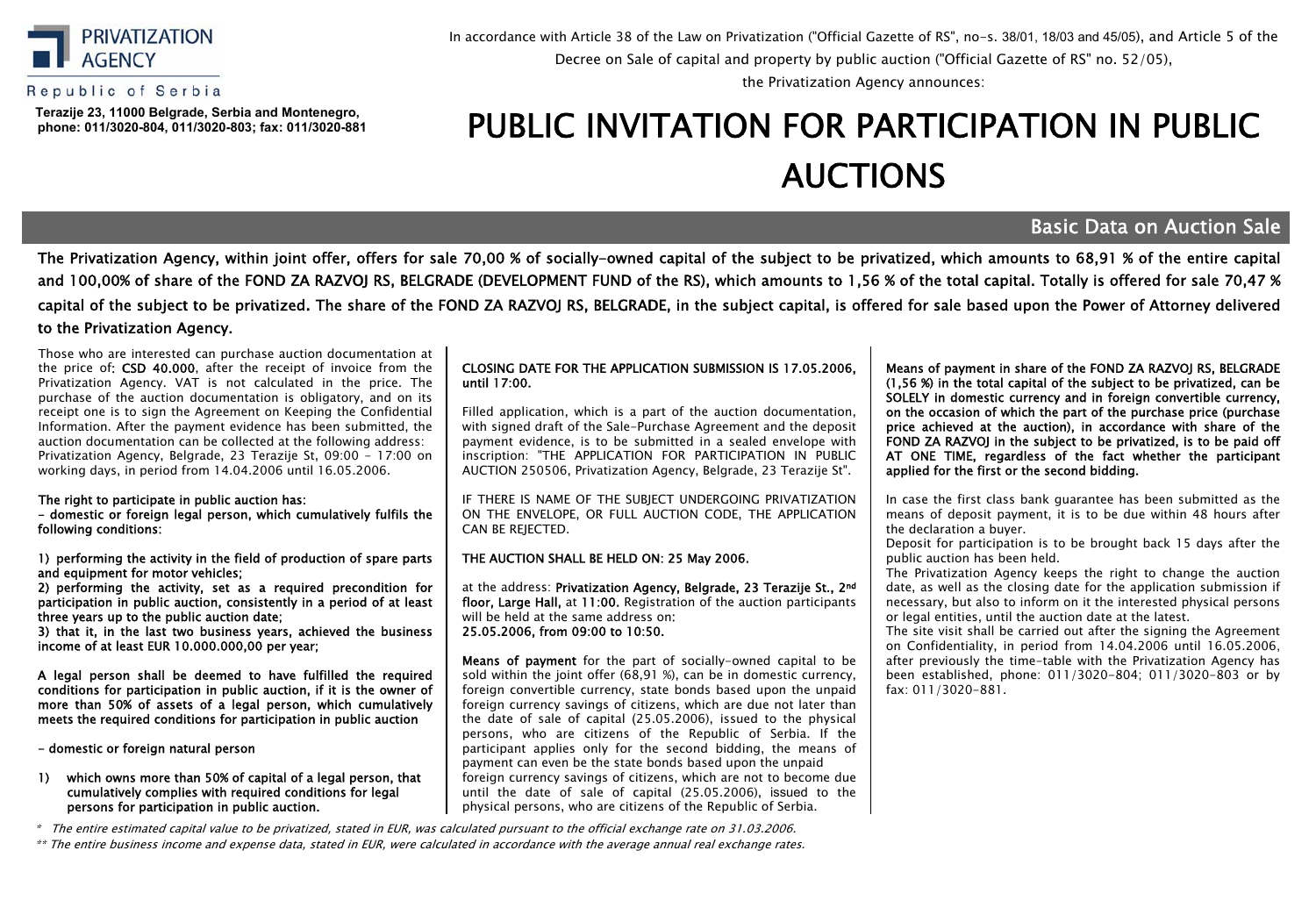# Brief description of the PUBLIC AUCTION procedure

The sale of the capital by method of the public auction is carried out by the Auction Commission, which has been established by the Privatization Agency. The Commission supervises the capital sale by the auction, registers the auction participants, pronounces the auction for unsuccessful, signs the minutes and performs other activities of importance for the auction performance in accordance with the Law. The conditions for the auction to be carried out are met, if at least one person has obtained the status of the auction participant and if it is presented personally or by an authorized representative. At the time ordered for the PUBLIC AUCTION opening, the auctioneer shall open the first bidding, on which occasion the means of payment can be in cash or due bonds. If there is more than one person at the first bidding, the auctioneer announces the initial price as well as each further increase. In case that none of the interested buyers reacts after the third call for acceptance the newly established price, the auctioneer

declares the auction finished by hammering. The selling price becomes the highest offered value, and the participant who has been the first to offer the highest price is declared a buyer. If there have not been interested parties after the announcement of the initial price, even after the third call, the auctioneer declares the first bidding unsuccessful by hammering and immediately afterwards opens the second bidding, on which occasion even undue state bonds can be the means of payment. Those who have applied for the second bidding can participate in, as well as the participants in the first bidding, in case it has been declared unsuccessful. If in the second bidding participate more than one person, the auctioneer announces the initial price, as well as each further increase. If none of the interested buyers reacts after the third call for acceptance the newly established price, the auctioneer, by hammering, declares the auction closed. The selling price becomes the highest offered value, and

the participant who has been the first to offer the highest price, is declared a buyer. If after the announcement of the initial price there have not been any interested persons even after the third call, the auction is declared unsuccessful, and the participants lose the right to be brought back the deposit.

If only one party who has obtained the auction participant status attends the second bidding, that party is invited three times to accept the initial price. If the party accepts the initial price, she/he is declared a buyer and the initial price becomes the selling price. If the participant does not accept the initial price, the auction is declared unsuccessful, and she/he loses the right to be brought back the deposit.